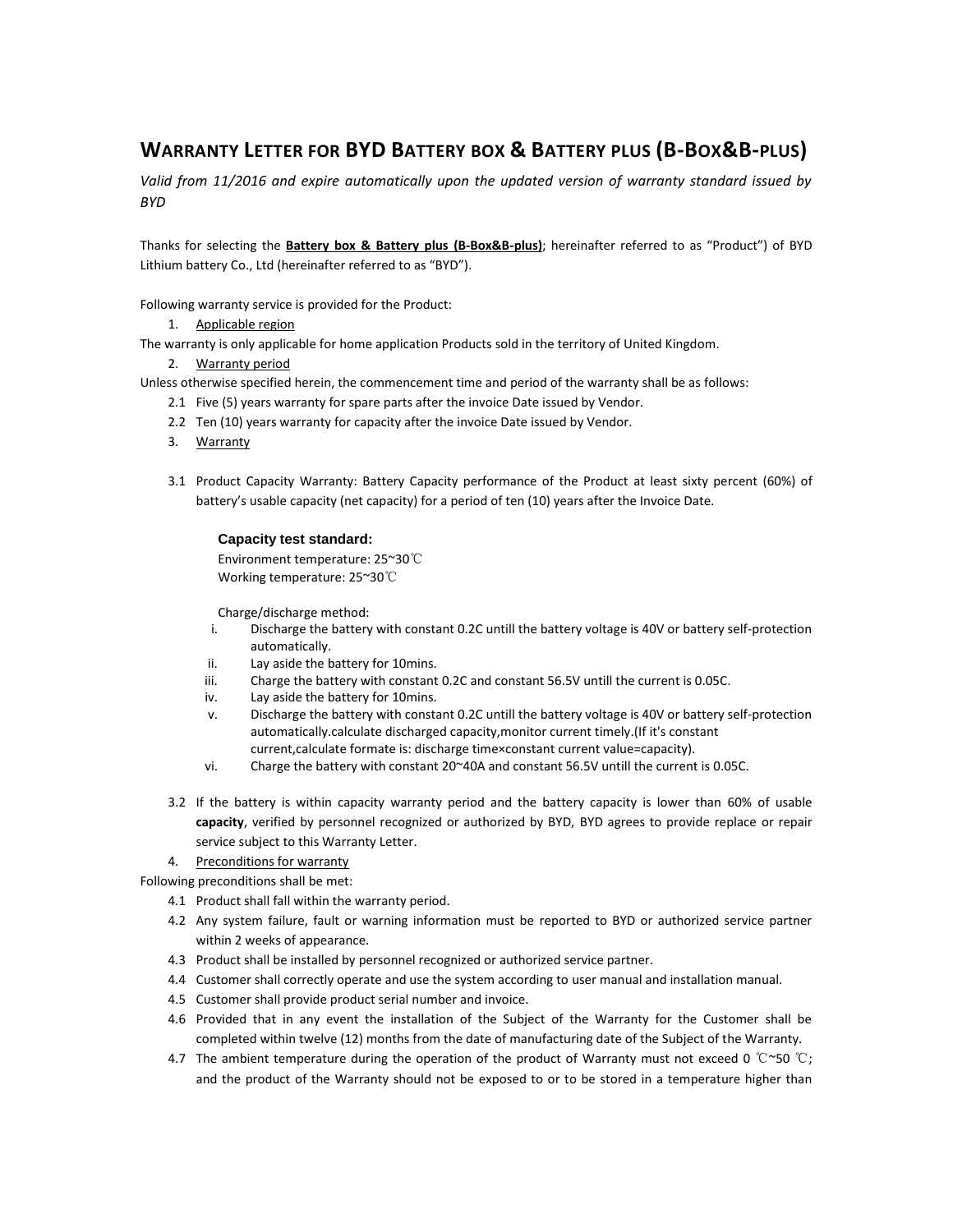55  $°C$ ; The battery room must be ventilated in accordance with the requirements of the battery manufacturer.

- 4.8 The product can only be installed and operated in household energy storage applications with a maximum of one full cycle per day. The B-BOX is not suitable for supplying life-sustaining medical devices and move application. The warranty will be voided if usage exceeds household energy storage applications.
- 4.9 Product must be operated with a battery inverter approved by BYD as stated in the compatibility list of BYD from time to time.

Approved Inverter list: SMA:Sunny Island 3.0/4.4/6.0/8.0 GOODWE:GW5048D-ES/GW3648D-ES/GW2500 BP SolaX:SK-SU3000/3700/5000 (4Q. 2016)

- 5 Replace or Repair
- 5.1 In the event that any Product covered by the warranty as this Warranty Letter and confirmed by BYD to be defective or non-conformity, BYD shall replace or repair the defective or non-conforming Product at its own discretion. Any maintenance or replacement shall not be deemed as extension or recalculation of the warranty period.
- 5.2 BYD or Service Provider should respond within 2 working days after receipt after service.
- 5.3 BYD will be responsible for the reasonable repair or replacement costs in connection with such nonconforming or defective Product. BYD reserves the ownership of replaced battery or Products. Unless otherwise agreed by BYD, the replaced battery or Products shall be returned by customer to the place designated by BYD in the same or similar package within 4 weeks.
- 5.4 Provided that BYD has discontinued the manufacture of the Product in issue at the time the related warranty claim which confirmed by BYD, BYD may, at its sole option, replace it with a different type of Product (of mutually agreed size, color, shape and/or power) or refund the purchase price prorated by the days of the relevant Warranty Period remaining.
- 5.5 Replacement of battery, components or Products may not be completely new but with quality and specification compliant with the Product specifications.
- 6 Exception of Warranty:
- 6.1 Quality or capacity warranty period expires.
- 6.2 Damage and defect caused to products by customer due to improper use, misuse, abuse, which nonconforming with user manual or accident.
- 6.3 Damage caused during transport, incorrect product installation, removal exceed of temperature range during use and improper use.
- 6.4 Connection without authorization and use in combination with faulty devices or devices with safety issues.
- 6.5 Product arbitrarily modified or its function changed without authorization from BYD.
- 6.6 Any changes to the installation do not in accordance with the B-BOX installation manual.
- 6.7 Damage caused to product due to maintenance and other services conducted not by personnel authorized by BYD.
- 6.8 Customer fails to provide correct product serial number or product serial number is undecipherable or modified without permission.
- 6.9 Product damage caused by external force, force majeure (unforeseeable, unavoidable and insurmountable objective events, including but not limited to war, civil war, strike, riot or other activities intervened by government) or other third party.
- 6.10 The defect cannot be overcome under the technology condition when the Products sold to customer.
- 6.11 Defects of Products arising due to technology update, or renewal of the national or regional laws or regulations.
- 6.12 Product damage caused by customer deliberately or by willful acts;
- 6.13 Failure report not provided within 2 weeks of appearance.
- 7 Non-Applicability of warranty claim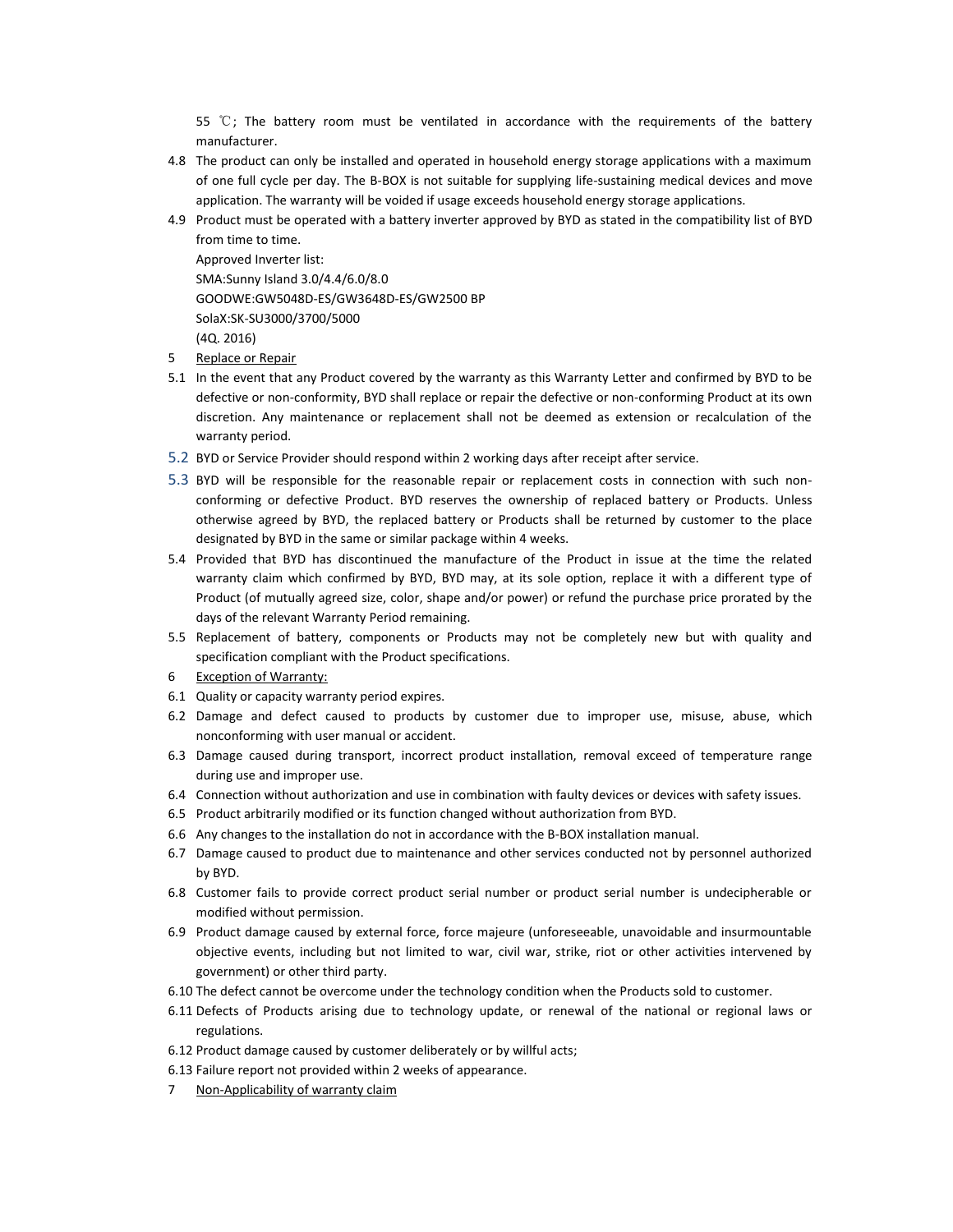In case a warranty claim is reported which shows not to be valid, the costs incurred by BYD or installer due to this non-applicability of warranty claim have to be covered by customer unless this non-applicability was not visible for customer according to given circumstances.

## 8 Warranty restriction

Unless otherwise specified herein, to the extent permitted by applicable law, the Warranty Letter and above remedies shall be exclusive and replace all other guarantees and remedies, oral or in writing, expressed or implied. To the extent permitted by applicable law, BYD expressly reject any and all legal or implied warranty, including but not limited to warranties of merchantability, fitness for a particular purpose and hidden or potential defects. If BYD cannot abandon implied warranty as prescribed by applicable law or the guarantee specified by applicable laws, all of such guarantees and warranties shall limit to implied warranty as prescribed by applicable law or the scope within applicable laws and shall be under mandatory application according to applicable law. No distributor, agent or staff of BYD is authorized to make any revision, extension or addition to the quality warranty. The legality and enforceability of remaining clauses herein shall not be affected or damaged if any of clauses herein is adjudged to be illegal or unenforceable.

Unless otherwise specified herein, to the maximum range permitted by applicable law, BYD shall not be liable for any direct, indirect, special, accidental or derivative losses caused by the purchase or use of products and its system, including but not limited to the loss of use, loss in income, actual or expected loss in revenue (including contract revenue losses), loss of the use of money, loss of anticipated savings, loss of business, loss of opportunity, loss of goodwill, loss of reputation, personal injury or damage loss, or the indirect or derivative loss or damage (including any expense arising from the replacement of equipment and property, resumption of production, etc.) caused by any reasons.

BYD'S LIABILITY FROM ANY CAUSE WHATSOEVER SHALL IN NO EVENT EXCEED THE AMOUNT OF THE PURCHASE PRICE PAID BY CUSTOMER TO BYD FOR SUCH PRODUCT GIVING RISE TO THE LIABILITY.

# 9 Update of warranty

To the extent permitted by the applicable law, BYD shall reserve the right update this warranty from time to time, and such update may by published on the official website of BYD or sent by email or to the address of customer(if provided by customer when purchase the Products).

# 10 Service out of warranty

As for the service for the Products out of warranty, BYD agrees to provide certain after sales service to customer upon the written request, and all the costs and expenses which include but not limited to the materials, parts or labor costs, shall be borne by customer. In case of customer give written notice to request the service out of warranty, customer shall provide detail description of defects so that BYD is able to detect whether such defect can be cured or not. For avoidance of doubt, in no event will BYD be liable for the service out of warranty, and this clause 10 will not constitute the promise of BYD to provide such service out of warranty.

#### 11 Reporting of warranty

Please report warranty claims to one of the following addresses: Customer Service Mailbox: *(eubatterygr[p@byd.com\)](mailto:CS.LEDlighting@byd.com)*

#### BYD LITHIUM BATTERY Co.,LTD

No.1,Baoping Road,Baolong lndustrial Town Longgang Shenzhen, 518116, P.R.China